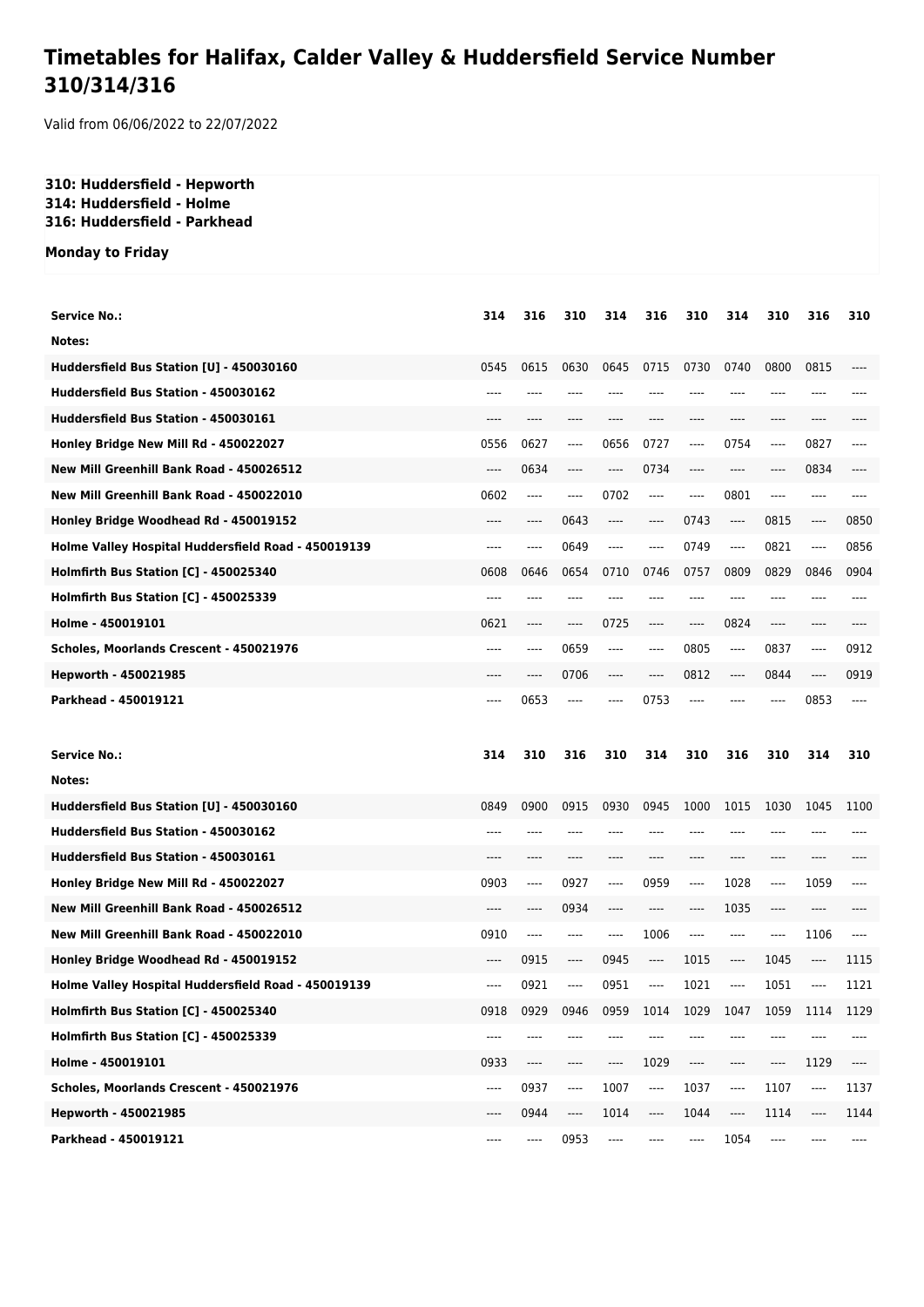| <b>Service No.:</b>                                             | 316   | 310   | 314                   | 310              | 316                           | 310                      | 314                           | 310                           |              | 316            | 310                      |
|-----------------------------------------------------------------|-------|-------|-----------------------|------------------|-------------------------------|--------------------------|-------------------------------|-------------------------------|--------------|----------------|--------------------------|
| Notes:                                                          |       |       |                       |                  |                               |                          |                               |                               |              |                |                          |
| Huddersfield Bus Station [U] - 450030160                        | 1115  | 1130  | 1145                  | 1200             | 1215                          | 1230                     | 1245                          | 1300                          |              | 1315           | 1330                     |
| Huddersfield Bus Station - 450030162                            | $---$ | ----  | ----                  | ----             |                               | ----                     | ----                          | $---$                         |              | ----           | ----                     |
| Huddersfield Bus Station - 450030161                            | $---$ | $---$ | ----                  | ----             | $---$                         | ----                     | ----                          | $---$                         |              | ----           |                          |
|                                                                 |       |       |                       |                  |                               |                          |                               |                               |              |                |                          |
| Honley Bridge New Mill Rd - 450022027                           | 1128  | ----  | 1159                  | ----             | 1228                          | ----                     | 1259                          | $\hspace{1.5cm} \textbf{---}$ |              | 1328           | ----                     |
| New Mill Greenhill Bank Road - 450026512                        | 1135  | ----  | ----                  | $---$            | 1235                          | ----                     | ----                          | $---$                         |              | 1335           | ----                     |
| New Mill Greenhill Bank Road - 450022010                        | ----  | ----  | 1206                  | ----             | ----                          | ----                     | 1306                          | $---$                         |              | ----           | ----                     |
| Honley Bridge Woodhead Rd - 450019152                           | $---$ | 1145  | ----                  | 1215             | ----                          | 1245                     | ----                          | 1315                          |              | ----           | 1345                     |
| Holme Valley Hospital Huddersfield Road - 450019139             | $---$ | 1151  | ----                  | 1221             | $\hspace{1.5cm} \textbf{---}$ | 1251                     | ----                          | 1321                          |              | ----           | 1351                     |
| Holmfirth Bus Station [C] - 450025340                           | 1147  | 1159  | 1214                  | 1229             | 1247                          | 1259                     | 1314                          | 1329                          |              | 1347           | 1359                     |
| Holmfirth Bus Station [C] - 450025339                           | $---$ | ----  | ----                  | ----             |                               | ----                     | ----                          | $---$                         |              | ----           | ----                     |
| Holme - 450019101                                               | $---$ | ----  | 1229                  | $---$            | ----                          | ----                     | 1329                          | $\hspace{1.5cm} \textbf{---}$ |              | ----           | ----                     |
| Scholes, Moorlands Crescent - 450021976                         | $---$ | 1207  | $---$                 | 1237             | $-----$                       | 1307                     | $---$                         | 1337                          |              | ----           | 1407                     |
| Hepworth - 450021985                                            | $---$ | 1214  | $---$                 | 1244             | ----                          | 1314                     | $---$                         | 1344                          |              | ----           | 1414                     |
| Parkhead - 450019121                                            | 1154  | ----  | ----                  | $---$            | 1254                          | ----                     | ----                          | $---$                         |              | 1354           | $---$                    |
|                                                                 |       |       |                       |                  |                               |                          |                               |                               |              |                |                          |
|                                                                 |       |       |                       |                  |                               |                          |                               |                               |              |                |                          |
| <b>Service No.:</b>                                             | 314   | 310   | 316                   | 310              | 314                           | 310                      | 316                           | 310                           |              | 314            | 310                      |
| Notes:                                                          |       |       |                       |                  |                               |                          |                               |                               |              |                |                          |
| Huddersfield Bus Station [U] - 450030160                        | 1345  | 1400  | 1415                  | 1430             | 1445                          | 1500                     | 1515                          | 1530                          |              | 1545           | 1600                     |
| Huddersfield Bus Station - 450030162                            | ----  |       |                       |                  |                               | ----                     | ----                          |                               |              | ----           |                          |
| Huddersfield Bus Station - 450030161                            | ----  | ----  | ----                  | ----             | ----                          | ----                     | $-----$                       | $---$                         |              | ----           |                          |
| Honley Bridge New Mill Rd - 450022027                           | 1359  | ----  | 1428                  | ----             | 1459                          | $---$                    | 1528                          | $-----$                       |              | 1559           | ----                     |
| New Mill Greenhill Bank Road - 450026512                        | ----  | ----  | 1435                  | ----             | ----                          | ----                     | 1535                          | $---$                         |              | ----           |                          |
| New Mill Greenhill Bank Road - 450022010                        | 1406  | ----  | ----                  | ----             | 1506                          | ----                     | $-----$                       | ----                          |              | 1606           | ----                     |
| Honley Bridge Woodhead Rd - 450019152                           | ----  | 1415  | $-----$               | 1445             | $---$                         | 1515                     | $\hspace{1.5cm} \textbf{---}$ | 1545                          |              | ----           | 1615                     |
| Holme Valley Hospital Huddersfield Road - 450019139             | ----  | 1421  | $-----$               | 1451             | ----                          | 1521                     | $---$                         | 1551                          |              | ----           | 1621                     |
| Holmfirth Bus Station [C] - 450025340                           | 1414  | 1429  | 1447                  | 1459             | 1514                          | 1529                     | 1547                          | 1559                          |              | 1614           | 1629                     |
| Holmfirth Bus Station [C] - 450025339                           | ----  |       |                       |                  |                               |                          |                               |                               |              |                |                          |
| Holme - 450019101                                               | 1429  | ----  | ----                  | ----             | 1529                          | ----                     |                               | $\hspace{1.5cm} \textbf{---}$ |              | 1629           | ----                     |
|                                                                 |       |       |                       |                  |                               |                          | ----                          |                               |              |                |                          |
| Scholes, Moorlands Crescent - 450021976                         | ----  | 1437  | $-----$               | 1507             | ----                          | 1537                     | ----                          | 1607                          |              | ----           | 1637                     |
| Hepworth - 450021985                                            | ----  | 1444  | ----                  | 1514             | ----                          | 1544                     | ----                          | 1614                          |              | ----           | 1644                     |
| Parkhead - 450019121                                            |       |       | 1454                  |                  |                               | ----                     | 1554                          |                               |              |                |                          |
|                                                                 |       |       |                       |                  |                               |                          |                               |                               |              |                |                          |
| <b>Service No.:</b>                                             |       |       | 316<br>310            | 314              | 310                           | 316                      | 310                           | 314                           | 310          | 316            | 314                      |
| Notes:<br>Huddersfield Bus Station [U] - 450030160              |       |       | 1615<br>1630          | 1645             | 1700                          | 1715 1735                |                               | 1745                          | 1805         | 1815           | 1840                     |
| Huddersfield Bus Station - 450030162                            |       |       |                       |                  |                               |                          |                               |                               |              |                |                          |
| Huddersfield Bus Station - 450030161                            |       |       |                       |                  |                               |                          |                               |                               |              |                |                          |
| Honley Bridge New Mill Rd - 450022027                           |       |       | 1628<br>----          | 1659             | $---$                         | 1728                     | ----                          | 1759                          | ----         | 1828           | 1852                     |
| New Mill Greenhill Bank Road - 450026512                        |       |       | 1635<br>----          | ----             | ----                          | 1735                     | ----                          | ----                          | $---$        | 1835           | $\overline{\phantom{a}}$ |
| New Mill Greenhill Bank Road - 450022010                        |       |       | ----<br>$^{***}$      | 1706             | ----                          | ----                     | ----                          | 1806                          | ----         | ----           | 1858                     |
| Honley Bridge Woodhead Rd - 450019152                           |       |       | 1645<br>$---$         | ----             | 1715                          | ----                     | 1750                          | ----                          | 1820         | ----           | ----                     |
| Holme Valley Hospital Huddersfield Road - 450019139             |       |       | 1651<br>$---$         | ----             | 1721                          | $\overline{\phantom{a}}$ | 1756                          | ----                          | 1826         | $---$          | $---$                    |
| <b>Holmfirth Bus Station [C] - 450025340</b>                    |       |       | 1659<br>1647          | 1714             | 1729                          | 1747                     | 1804                          | 1813                          | 1830         | 1847           | 1905                     |
| <b>Holmfirth Bus Station [C] - 450025339</b>                    |       |       | ----                  |                  |                               | ----                     |                               |                               |              | ----           |                          |
| Holme - 450019101                                               |       |       | ----<br>----          | 1729             | ----                          | ----                     | ----                          | 1822                          | ----         | ----           | 1914                     |
| Scholes, Moorlands Crescent - 450021976<br>Hepworth - 450021985 |       |       | 1707<br>$---$<br>1714 | $\cdots$<br>---- | 1737<br>1744                  | ----<br>----             | 1812<br>1819                  | ----<br>----                  | 1838<br>1844 | $---$<br>$---$ | $---$<br>----            |
| Parkhead - 450019121                                            |       |       | 1654<br>----          |                  | ----                          | 1754                     | ----                          | ----                          | $-----$      | 1854           | $\overline{\phantom{a}}$ |
|                                                                 |       |       |                       |                  |                               |                          |                               |                               |              |                |                          |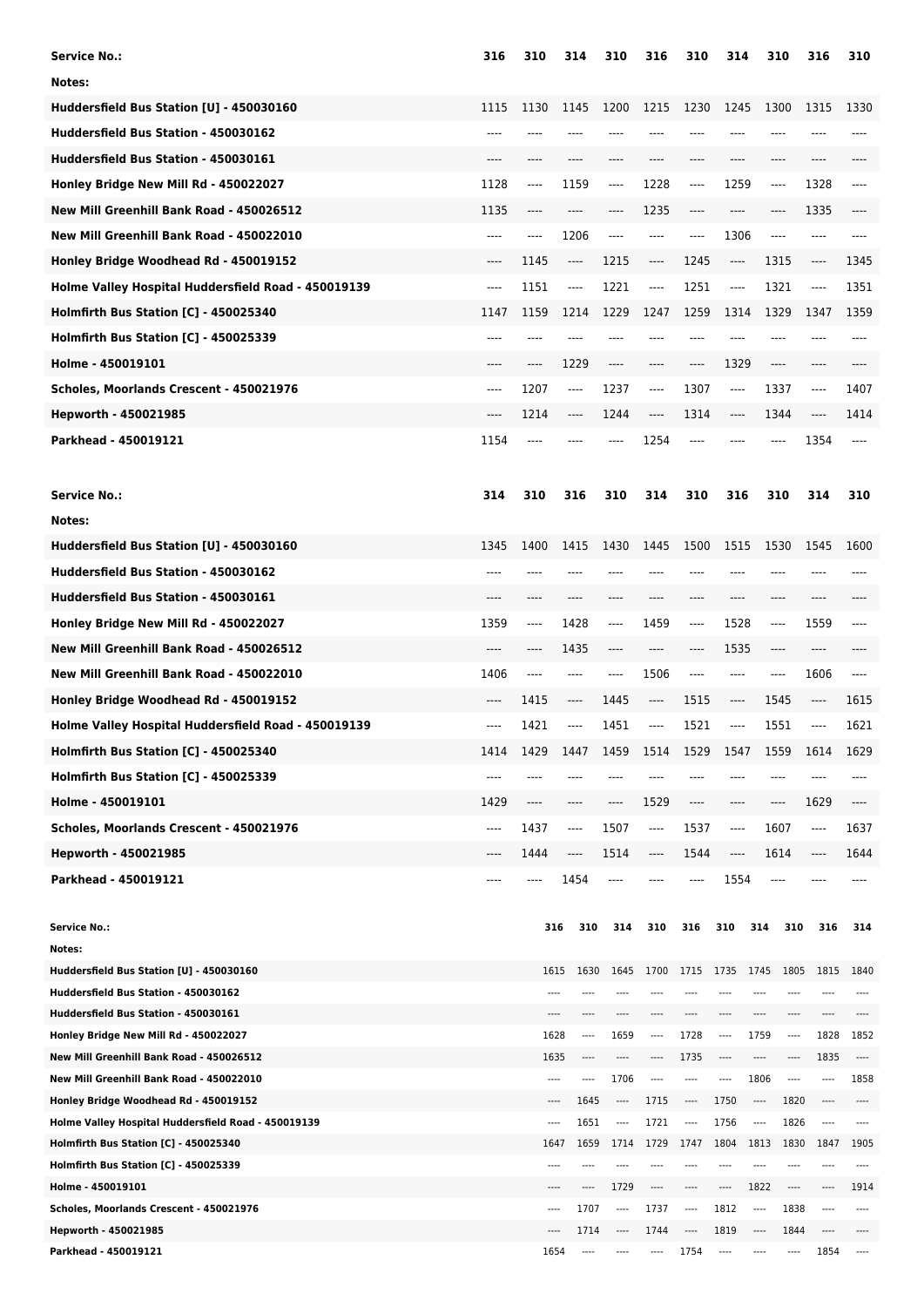| <b>Service No.:</b>                                 | 310  | 314  | 310  | 314     | 310   | 314   | 310  | 314  |
|-----------------------------------------------------|------|------|------|---------|-------|-------|------|------|
| Notes:                                              |      |      |      |         |       |       |      |      |
| Huddersfield Bus Station [U] - 450030160            | 1910 | 1940 | 2012 | 2040    | 2110  | 2140  | 2235 | 2305 |
| Huddersfield Bus Station - 450030162                |      |      |      |         |       |       |      |      |
| Huddersfield Bus Station - 450030161                |      |      |      |         |       |       |      |      |
| Honley Bridge New Mill Rd - 450022027               | ---- | 1952 | ---- | 2052    | ----  | 2152  | ---- | 2317 |
| New Mill Greenhill Bank Road - 450026512            |      |      |      |         |       |       |      |      |
| New Mill Greenhill Bank Road - 450022010            | ---- | 1958 | ---- | 2057    | $---$ | 2157  | ---- | 2322 |
| Honley Bridge Woodhead Rd - 450019152               | 1922 | ---- | 2024 | $---$   | 2121  | $---$ | 2246 |      |
| Holme Valley Hospital Huddersfield Road - 450019139 | 1927 | ---- | 2029 | $---$   | 2127  | ----  | 2251 |      |
| Holmfirth Bus Station [C] - 450025340               | 1931 | 2005 | 2033 | 2104    | 2131  | 2204  | 2253 | 2329 |
| Holmfirth Bus Station [C] - 450025339               |      |      |      |         |       |       |      |      |
| Holme - 450019101                                   | ---- | 2014 | ---- | 2113    | $---$ | 2213  | ---- | 2338 |
| Scholes, Moorlands Crescent - 450021976             | 1939 | ---- | 2041 | ----    | 2138  | $---$ | 2259 |      |
| Hepworth - 450021985                                | 1945 | ---- | 2047 | $-----$ | 2144  | ----  | 2305 |      |
| Parkhead - 450019121                                |      |      |      |         |       |       |      |      |

#### **310: Hepworth - Huddersfield 314: Holme - Huddersfield 316: Parkhead - Huddersfield**

## **Monday to Friday**

| Service No.:                                |          |          | 310      | 316      | 314  | 310      | 316          | 310      | 314      | 310              | 316      | 310      |
|---------------------------------------------|----------|----------|----------|----------|------|----------|--------------|----------|----------|------------------|----------|----------|
| Notes:                                      |          |          |          |          |      |          |              |          |          |                  |          |          |
| Holme - 450019101                           |          |          | ----     | $---$    | 0630 | ----     |              | ----     | 0728     | ----             | ----     |          |
| Holmfirth Bus Station [A] - 450025338       |          |          | ----     |          |      | ----     |              |          | ----     | ----             | ----     |          |
| Parkhead - 450019121                        |          |          | ----     | 0600     | ---- | ----     | 0701         | ----     | ----     | ----             | 0801     | ----     |
| Hepworth - 450021985                        |          |          | 0544     | $---$    | ---- | 0648     | $---$        | 0710     | ----     | 0738             | ----     | 0818     |
| Scholes, Moorlands Crescent - 450021977     |          |          | 0549     | ----     | ---- | 0653     | $---$        | 0715     | $---$    | 0743             | ----     | 0824     |
| Holmfirth Bus Station [A] - 450025338       |          |          | 0557     | 0607     | 0640 | 0701     | 0708         | 0723     | 0738     | 0751             | 0808     | 0833     |
| New Mill Holmfirth Road - 450022009         |          |          | $---$    | ----     | 0646 | ----     | $---$        | ----     | 0744     | $---$            | ----     | ----     |
| New Mill Greenhill Bank Road - 450022010    |          |          | $---$    | 0617     | ---- | ----     | 0718         | $---$    | $---$    | $---$            | 0818     | ----     |
| <b>Honley Bridge - 450022028</b>            |          |          | 0606     | 0627     | 0653 | 0710     | 0728         | 0732     | 0751     | 0800             | 0828     | 0844     |
| Lockwood Bar - 450021510                    |          |          | 0613     | 0636     | 0701 | 0717     | 0737         | 0739     | 0758     | 0807             | 0837     | 0851     |
| Huddersfield Bus Station [3] - 450030167    |          |          | 0623     | 0651     | 0710 | 0732     | 0752         | 0754     | 0811     | 0822             | 0852     | 0906     |
| Huddersfield Market Street [M2] - 450017208 |          |          | ----     |          |      |          |              |          |          |                  |          |          |
|                                             |          |          |          |          |      |          |              |          |          |                  |          |          |
| <b>Service No.:</b>                         | 314      | 310      | 316      | 310      |      | 314      | 310          | 316      | 310      |                  | 314      | 310      |
| Notes:                                      |          |          |          |          |      |          |              |          |          |                  |          |          |
| Holme - 450019101                           | 0833     |          |          |          |      | 0937     | ----         |          |          |                  | 1033     |          |
| Holmfirth Bus Station [A] - 450025338       | $\cdots$ | $\cdots$ | $\cdots$ | $\cdots$ |      | ----     | $\cdots$     | $\cdots$ |          | ----<br>$\cdots$ |          | ----     |
| Parkhead - 450019121                        | ----     | $\cdots$ | 0901     | ----     |      | ----     | ----         | 1001     |          | ----<br>$---$    |          | ----     |
| Hepworth - 450021985                        | $\cdots$ | 0848     |          | 0924     |      | 0948<br> |              |          |          | 1018<br>$\cdots$ |          | 1048     |
| Scholes, Moorlands Crescent - 450021977     | $\cdots$ | 0854     | ----     | 0930     |      | $---$    | 0954<br>---- |          |          | 1024<br>----     |          | 1054     |
| Holmfirth Bus Station [A] - 450025338       | 0845     | 0903     | 0908     | 0938     |      | 0949     | 1003         | 1008     | 1033     |                  | 1045     | 1103     |
| New Mill Holmfirth Road - 450022009         | 0852     | $---$    |          | $\cdots$ |      | 0956     | $\cdots$     | $\cdots$ | ----     |                  | 1052     | $---$    |
| New Mill Greenhill Bank Road - 450022010    | $\cdots$ | $\cdots$ | 0918     | $\cdots$ |      |          | ----         | 1018     |          |                  |          | $\cdots$ |
| <b>Honley Bridge - 450022028</b>            | 0902     | 0914     | 0928     | 0949     |      | 1006     | 1014         | 1028     | 1044     |                  | 1102     | 1114     |
| Lockwood Bar - 450021510                    | 0909     | 0921     | 0937     | 0956     |      | 1013     | 1021         | 1037     | 1051     |                  | 1109     | 1121     |
| Huddersfield Bus Station [3] - 450030167    | 0922     | 0936     | 0952     | 1011     |      | 1026     | 1036         | 1052     | 1106     |                  | 1122     | 1136     |
| Huddersfield Market Street [M2] - 450017208 | $\cdots$ | $\cdots$ | $\cdots$ | $\cdots$ |      | ----     | $\cdots$     | $\cdots$ | $\cdots$ |                  | $\cdots$ |          |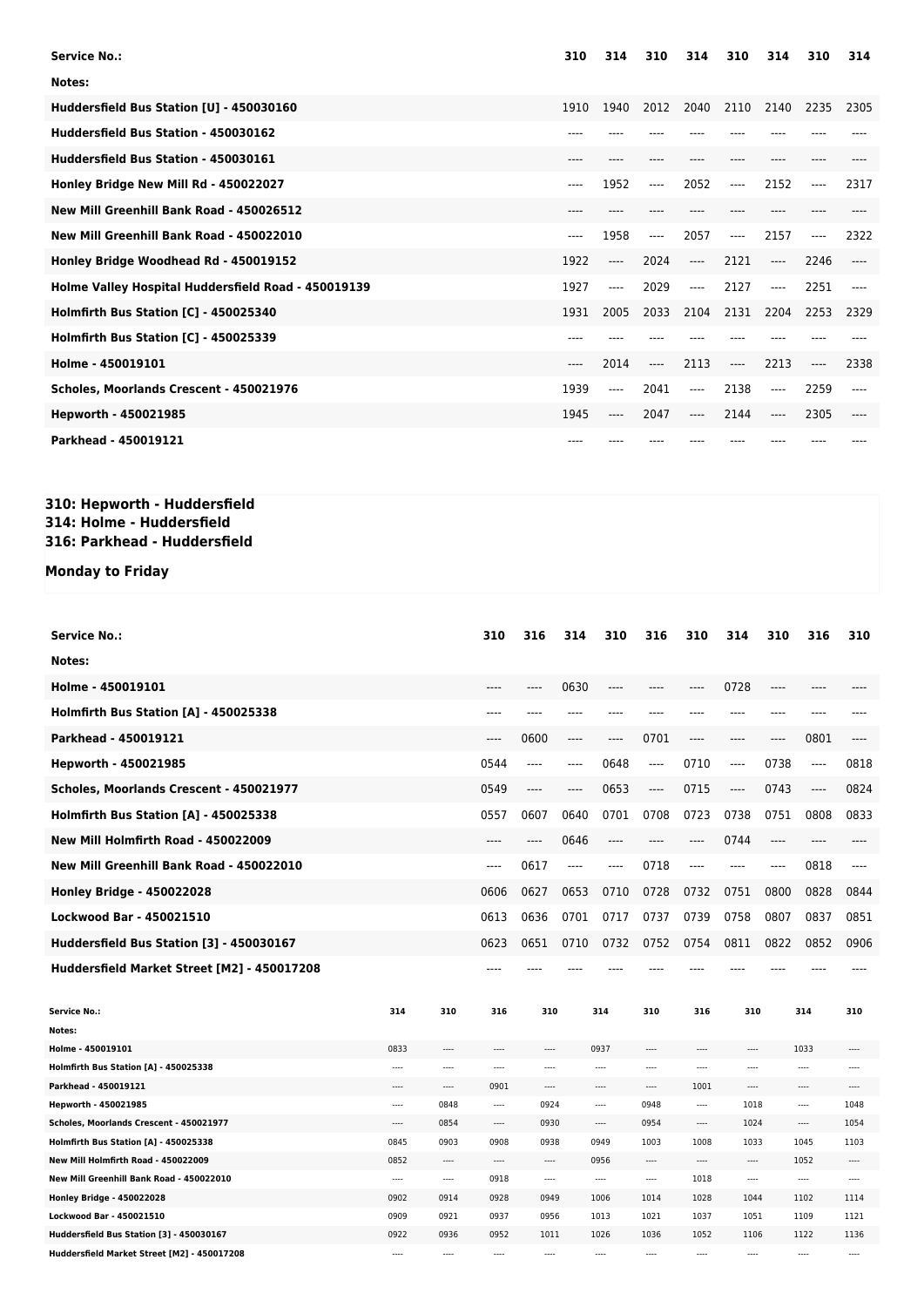| 316      | 310                                                 | 314                                                         | 310                                         | 316                                                         | 310                                         | 314                                                         | 310                                         | 316                                                            | 310                                                         |
|----------|-----------------------------------------------------|-------------------------------------------------------------|---------------------------------------------|-------------------------------------------------------------|---------------------------------------------|-------------------------------------------------------------|---------------------------------------------|----------------------------------------------------------------|-------------------------------------------------------------|
|          |                                                     |                                                             |                                             |                                                             |                                             |                                                             |                                             |                                                                |                                                             |
|          |                                                     | 1133                                                        | ----                                        |                                                             | ----                                        | 1233                                                        | ----                                        |                                                                |                                                             |
|          | ----                                                | ----                                                        |                                             |                                                             |                                             |                                                             | ----                                        |                                                                |                                                             |
| 1101     | $---$                                               | ----                                                        | ----                                        | 1201                                                        | ----                                        | ----                                                        | $-----$                                     | 1301                                                           | ----                                                        |
| $-----$  | 1118                                                | ----                                                        | 1148                                        | $\hspace{1.5cm} \textbf{---}$                               | 1218                                        | ----                                                        | 1248                                        | $\hspace{1.5cm} \textbf{---}$                                  | 1318                                                        |
| ----     | 1124                                                | ----                                                        | 1154                                        | $-----$                                                     | 1224                                        | ----                                                        | 1254                                        | ----                                                           | 1324                                                        |
| 1108     | 1133                                                | 1145                                                        | 1203                                        | 1208                                                        | 1233                                        | 1245                                                        | 1303                                        | 1308                                                           | 1333                                                        |
| ----     | $\cdots$                                            | 1152                                                        | ----                                        | ----                                                        | $-----$                                     | 1252                                                        | $\hspace{1.5cm} \textbf{---}$               | ----                                                           |                                                             |
| 1118     | ----                                                | ----                                                        | ----                                        | 1218                                                        | ----                                        | ----                                                        | $---$                                       | 1318                                                           | ----                                                        |
| 1128     | 1144                                                | 1202                                                        | 1214                                        | 1228                                                        | 1244                                        | 1302                                                        | 1314                                        | 1328                                                           | 1344                                                        |
| 1137     | 1151                                                | 1209                                                        | 1221                                        | 1237                                                        | 1251                                        | 1309                                                        | 1321                                        | 1337                                                           | 1351                                                        |
| 1152     | 1206                                                | 1222                                                        | 1236                                        | 1252                                                        | 1306                                        | 1322                                                        | 1336                                        | 1352                                                           | 1406                                                        |
|          |                                                     |                                                             |                                             |                                                             |                                             |                                                             |                                             |                                                                |                                                             |
| 314      | 310                                                 | 316                                                         | 310                                         | 314                                                         | 310                                         | 316                                                         | 310                                         | 314                                                            | 310                                                         |
|          |                                                     |                                                             |                                             |                                                             |                                             |                                                             |                                             |                                                                |                                                             |
| 1333     | $---$                                               | ----                                                        |                                             | 1433                                                        | ----                                        | ----                                                        | ----                                        | 1533                                                           | ----                                                        |
| $-- - -$ | ----                                                | ----                                                        | ----                                        |                                                             | ----                                        | ----                                                        | ----                                        | ----                                                           |                                                             |
| $---$    | ----                                                | 1401                                                        | ----                                        | $---$                                                       | ----                                        | 1501                                                        | $-----$                                     | $---$                                                          |                                                             |
| $---$    | 1348                                                | ----                                                        | 1418                                        | $---$                                                       | 1448                                        | $-----$                                                     | 1518                                        | ----                                                           | 1548                                                        |
| $---$    | 1354                                                | ----                                                        | 1424                                        | $\cdots$                                                    | 1454                                        | ----                                                        | 1524                                        | $\cdots$                                                       | 1554                                                        |
| 1345     | 1403                                                | 1408                                                        | 1433                                        | 1445                                                        | 1503                                        | 1508                                                        | 1533                                        | 1545                                                           | 1603                                                        |
| 1352     | ----                                                | ----                                                        | ----                                        | 1452                                                        | $---$                                       | ----                                                        | $---$                                       | 1552                                                           | ----                                                        |
| $---$    | $---$                                               | 1418                                                        | ----                                        | $---$                                                       | ----                                        | 1518                                                        | $---$                                       | $---$                                                          | ----                                                        |
| 1402     | 1414                                                | 1428                                                        | 1444                                        | 1502                                                        | 1514                                        | 1528                                                        | 1544                                        | 1602                                                           | 1614                                                        |
| 1409     | 1421                                                | 1437                                                        | 1451                                        | 1509                                                        | 1521                                        | 1537                                                        | 1551                                        | 1609                                                           | 1621                                                        |
| 1422     | 1436                                                | 1452                                                        | 1506                                        | 1522                                                        | 1536                                        | 1552                                                        | 1606                                        | 1622                                                           | 1636                                                        |
| $---$    |                                                     |                                                             |                                             |                                                             |                                             |                                                             |                                             |                                                                |                                                             |
|          |                                                     |                                                             |                                             |                                                             |                                             |                                                             |                                             |                                                                | 310                                                         |
|          |                                                     |                                                             |                                             |                                                             |                                             |                                                             |                                             |                                                                |                                                             |
|          |                                                     |                                                             |                                             | ----                                                        |                                             |                                                             |                                             |                                                                |                                                             |
| ----     |                                                     | ----                                                        |                                             |                                                             |                                             |                                                             |                                             |                                                                |                                                             |
|          | ----                                                | ----                                                        | ----                                        |                                                             | ----                                        | ----                                                        | $-----$                                     |                                                                | ----                                                        |
| $\cdots$ |                                                     | ----                                                        |                                             | ----                                                        |                                             | ----                                                        |                                             | ----                                                           | 1824                                                        |
| ----     |                                                     | ----                                                        |                                             | ----                                                        |                                             | ----                                                        |                                             | ----                                                           | 1829                                                        |
|          |                                                     |                                                             |                                             |                                                             |                                             |                                                             |                                             |                                                                | 1837                                                        |
| ----     | ----                                                | 1652                                                        | ----                                        |                                                             | ----                                        | 1752                                                        | $-----$                                     |                                                                |                                                             |
| 1618     | ----                                                | ----                                                        | ----                                        | 1718                                                        | ----                                        | ----                                                        | $---$                                       |                                                                | ----                                                        |
|          |                                                     |                                                             |                                             |                                                             |                                             |                                                             |                                             |                                                                | 1847                                                        |
|          |                                                     |                                                             |                                             |                                                             |                                             |                                                             |                                             |                                                                | 1854                                                        |
|          |                                                     |                                                             |                                             |                                                             |                                             |                                                             |                                             |                                                                | 1903                                                        |
| ----     |                                                     |                                                             |                                             |                                                             |                                             |                                                             |                                             |                                                                |                                                             |
|          | 316<br>----<br>1601<br>1608<br>1628<br>1637<br>1652 | 310<br>----<br>1618<br>1624<br>1633<br>1644<br>1651<br>1706 | 314<br>1633<br>1645<br>1702<br>1709<br>1722 | 310<br>----<br>1648<br>1654<br>1703<br>1714<br>1721<br>1736 | 316<br>1701<br>1708<br>1728<br>1737<br>1752 | 310<br>----<br>1718<br>1724<br>1733<br>1744<br>1751<br>1806 | 314<br>1733<br>1745<br>1802<br>1808<br>1814 | 310<br>$-----$<br>1748<br>1754<br>1803<br>1813<br>1820<br>1829 | 316<br>----<br>1801<br>1808<br>1818<br>1828<br>1837<br>1852 |